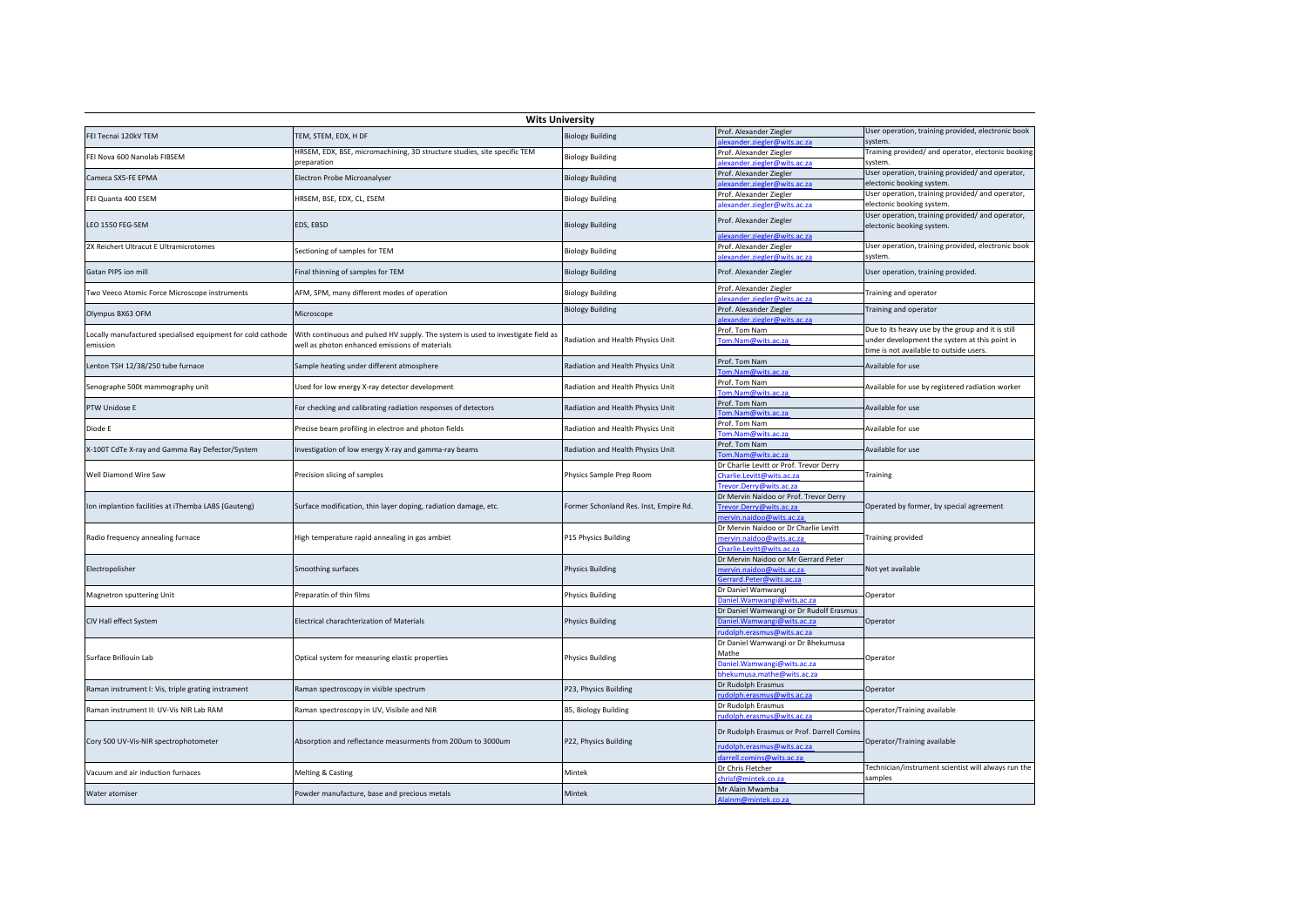| 80 tonne uniaxial compaction press                             | Consolidation of powders                                                                               | Mintek                                                                             | Mr Alain Mwamba                                   |                                                     |
|----------------------------------------------------------------|--------------------------------------------------------------------------------------------------------|------------------------------------------------------------------------------------|---------------------------------------------------|-----------------------------------------------------|
|                                                                |                                                                                                        |                                                                                    | Alainm@mintek.co.za                               |                                                     |
| Fabrication - forging, hot/cold rolling, etc.                  | Sample shaping                                                                                         | Mintek                                                                             | Dr Chris Fletcher                                 |                                                     |
|                                                                |                                                                                                        |                                                                                    | chrisf@mintek.co.za                               |                                                     |
| Air muffle furnaces, vacuum tube and sintering furnaces        | Heat treatment different temperatures up to 1800°C)                                                    | Mintek                                                                             | Dr Chris Fletcher                                 |                                                     |
|                                                                |                                                                                                        |                                                                                    | chrisf@mintek.co.za                               |                                                     |
| Fatigue, tensile, 3 point bend rigs, hardness testers (Brinell | Mechanical testing                                                                                     | <b>Mintek</b>                                                                      | Dr Chris Fletcher                                 |                                                     |
| and Vickers)                                                   |                                                                                                        |                                                                                    | chrisf@mintek.co.za                               |                                                     |
| Metallography Lab with optical microscopes                     | Sample prep (grinding, polishing, etching)                                                             | Mintek                                                                             | Mr Alain Mwamba                                   | Basic operation can be taught                       |
|                                                                |                                                                                                        |                                                                                    | Alainm@mintek.co.za                               |                                                     |
| Image analysis software                                        |                                                                                                        | Mintek                                                                             | Mr Alain Mwamba                                   | Technician/instrument scientist will always run the |
|                                                                |                                                                                                        |                                                                                    | Alainm@mintek.co.za                               | samples                                             |
| Potensiostats                                                  |                                                                                                        |                                                                                    | Ms Melanie Smit                                   |                                                     |
| Autoclaves (can be set up for HIC testing, only Lab in SA)     |                                                                                                        | Mintek                                                                             | Melanies@mintek.co.za                             |                                                     |
|                                                                | Corrosion testing                                                                                      |                                                                                    |                                                   |                                                     |
| <b>Stress Corrosion</b>                                        |                                                                                                        |                                                                                    |                                                   |                                                     |
| High Resolution NanoNova SEM with EDS (incl. mapping) and      |                                                                                                        | Mintek                                                                             | Mr Richard Couperthwaite                          |                                                     |
| EBSD                                                           | maging, chemical analysis, crystal structure                                                           |                                                                                    | Richardc@mintek.co.za                             |                                                     |
| NETZSCH Simultaneous Thermal Analysis Facility (DTA TGA        |                                                                                                        | Mintek                                                                             | Mr Asimenye Kapito                                |                                                     |
| DSC)                                                           | Thermal analysis, thermogravimetry, calorimetry of metals                                              |                                                                                    | Asimeyem@mintek.co.za                             |                                                     |
| <b>SIEMENS XRD</b>                                             |                                                                                                        |                                                                                    | Dr Jones Papo or Mr Joseph Moema                  |                                                     |
|                                                                | Crystal structure, rest-austenite                                                                      | Mintek                                                                             | Jonesp@mintek.co.za                               |                                                     |
|                                                                |                                                                                                        |                                                                                    | oesephm@mintek.co.za                              |                                                     |
|                                                                |                                                                                                        |                                                                                    | Dr Jones Papo or Mr Joseph Moema                  |                                                     |
| Vacutec EB-PVD                                                 | Thin films and coatings                                                                                | Mintek                                                                             | lonesp@mintek.co.za                               |                                                     |
|                                                                |                                                                                                        |                                                                                    | oesephm@mintek.co.za                              |                                                     |
| Thermo-Calc™ Laptop                                            |                                                                                                        |                                                                                    | Mr Marandela Mulaudzi (Mintek)                    |                                                     |
| Databases:                                                     |                                                                                                        |                                                                                    | marandelam@mintek.co.za                           |                                                     |
| Fe, Al, Mg databases                                           | Prediction of phase diagrams, phase equilibria, liquidus temperatures                                  | Ricard Ward, Wits and Mintek                                                       |                                                   | Access provided to trained people                   |
| Building Pt based alloy database                               |                                                                                                        |                                                                                    |                                                   |                                                     |
|                                                                |                                                                                                        |                                                                                    | Dr Les Chown                                      |                                                     |
| Thermo-Calc with Fe, Al, Ti databases                          | Prediction of phase diagrams, phase equilibria, liquidus temperaratures                                | <b>Richard Ward</b>                                                                | lesley.chown@wits.ac.za                           | Access provided to trained people                   |
|                                                                |                                                                                                        |                                                                                    |                                                   |                                                     |
| Crystal Diffractration software                                |                                                                                                        | <b>Richard Ward</b>                                                                | Prof. Lesley Cornish<br>lesley.cornish@wits.ac.za | Access provided to trained people                   |
|                                                                |                                                                                                        |                                                                                    |                                                   |                                                     |
| SINT MTS3000 Incremental Hole-Drilling Strain Gauge            | Measurement of residual stress profiles                                                                | Material Testing Laboratory, Barloworld                                            | Prof. Claudia Polese                              | Access provided to trained people                   |
| Instrumentation                                                |                                                                                                        | Laboratory, North West Engineering Building<br>Barloworld Laboratory Workshop, CNC | claudia.polese@wits.ac.za                         |                                                     |
| Producut Minimum Quantity Lubrication (MQL) Equipment          | Advanced machining operations                                                                          |                                                                                    | Prof. Claudia Polese                              | Access provided to trained people                   |
|                                                                |                                                                                                        | Machines Room, North West Engineering                                              | claudia.polese@wits.ac.za                         |                                                     |
| Kistler Multi-Component Stationary Dynamometer                 | Dynamic three-dimensional force and moment measurements                                                | Barloworld Laboratory Workshop, North                                              | Prof. Claudia Polese                              | Access provided to trained people                   |
|                                                                |                                                                                                        | West Engineering Building                                                          | claudia.polese@wits.ac.za                         |                                                     |
| Gleeble 3500                                                   | Thermo-mechanical simulations                                                                          | Richard Ward, Wits                                                                 | Dr Les Chown (Wits)                               | Access provided to trained people                   |
|                                                                |                                                                                                        |                                                                                    | leslev.chown@wits.ac.za                           |                                                     |
| Hot Platinum Induction furnace                                 | Melting of samples under vacuum or argon                                                               | Richard Ward, Wits                                                                 | Dr Les Chown (Wits)                               | Access provided to trained people                   |
|                                                                |                                                                                                        |                                                                                    | lesley.chown@wits.ac.za                           |                                                     |
| Resonant Frequency & Damping Analyser                          | Resonant frequency, internal friction or damping. Calculates Young's & shear<br>modulus, Poisson ratio | <b>Physics Building</b>                                                            | Prof. Lesley Cornish                              |                                                     |
|                                                                |                                                                                                        |                                                                                    | lesley.cornish@wits.ac.za                         | Access provided to trained people                   |
|                                                                |                                                                                                        |                                                                                    |                                                   |                                                     |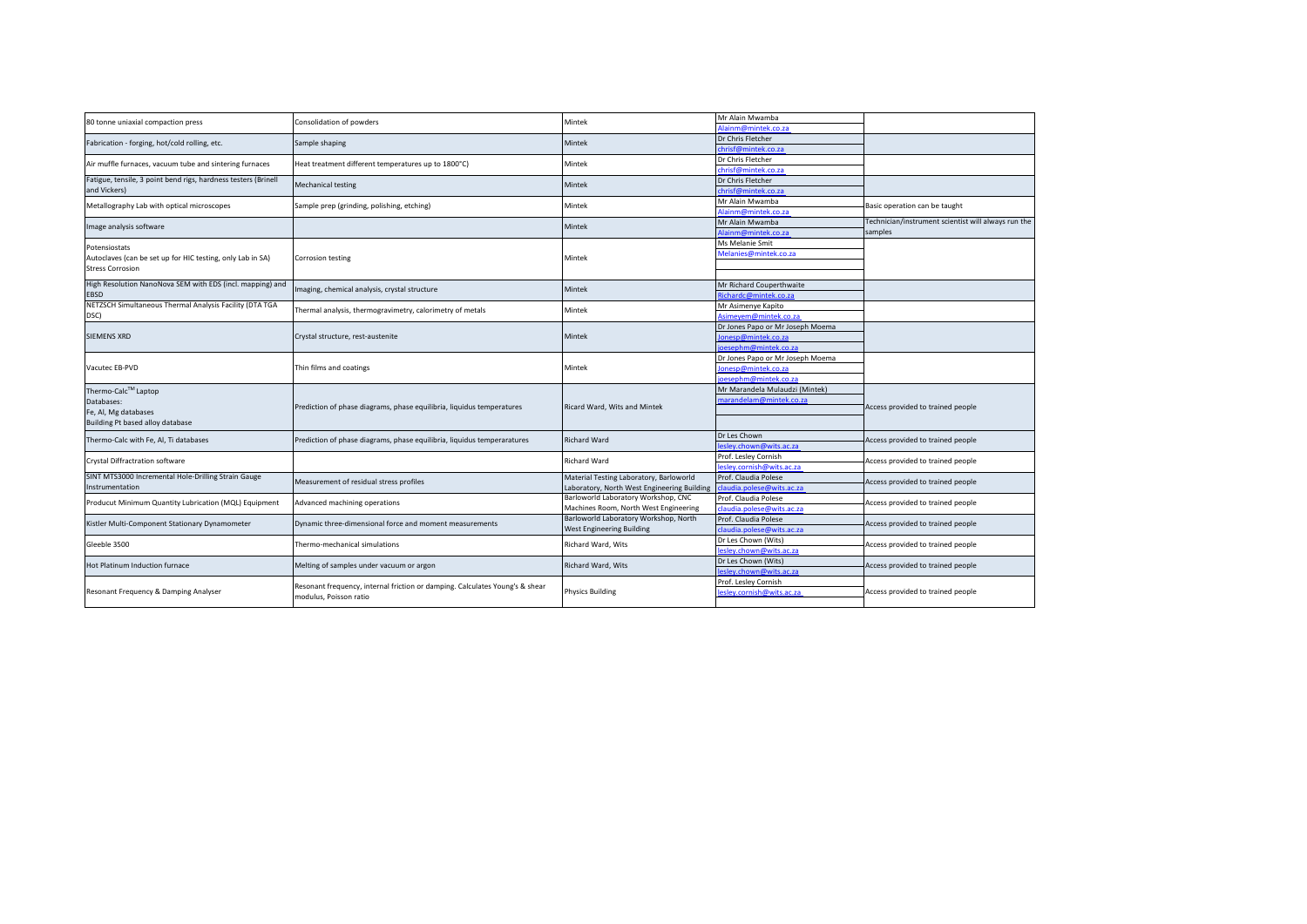| Tensile test machine                                         | 5 t tensile test facility                                                                                            | <b>RW137</b>               | Dr Josias van der Merwe       |                                                                 |
|--------------------------------------------------------------|----------------------------------------------------------------------------------------------------------------------|----------------------------|-------------------------------|-----------------------------------------------------------------|
|                                                              |                                                                                                                      |                            | osias.vandermerwe@wits.ac.za  |                                                                 |
| Centerline Cold Spray equipment                              | Coating of various surfaces with metalic powders for a large range of<br>applications                                | NWE-building, MIA          | Prof.lonel Botef              | Operator                                                        |
|                                                              |                                                                                                                      |                            | ionel.botef@wits.ac.za        |                                                                 |
| Zeiss high vacuum SEM                                        | SE, BSE, EDX                                                                                                         | Richard Ward, Wits         | Mr Brayner Nelwalani          | Operator                                                        |
|                                                              |                                                                                                                      |                            | Ndivhuwo.Nelwalani@wits.ac.za |                                                                 |
| Potentiostats                                                |                                                                                                                      |                            |                               |                                                                 |
| Autolab                                                      | Corrosion rates; corrosion charaterisation                                                                           | Richard Ward Room 403      | Dr Josias van der Merwe       | <b>Fraining and operator</b>                                    |
|                                                              |                                                                                                                      |                            | losias.vandermerwe@wits.ac.za |                                                                 |
|                                                              |                                                                                                                      |                            | Dr Josias van der Merwe       |                                                                 |
| Potentio-dynamic testing: DC as well as AC                   | Corrosion interface analyses; Coating corrosion resistance characterisation                                          | Richard Ward Room 403      | losias.vandermerwe@wits.ac.za | Fraining and operator                                           |
|                                                              |                                                                                                                      | Richard Ward Room 403      | Dr Josias van der Merwe       |                                                                 |
| Solartron, Software on order                                 | Corrosion rates; corrosion charaterisation; Corrosion interface analyses; Coating                                    |                            | Josias.vandermerwe@wits.ac.za | Training and operator                                           |
|                                                              | corrosion resistance characterisation                                                                                |                            |                               |                                                                 |
|                                                              |                                                                                                                      |                            | Dr Josias van der Merwe       |                                                                 |
| Ultrasonic cleaning                                          | Sample cleaning                                                                                                      | Richard Ward Room 403      | losias.vandermerwe@wits.ac.za | None                                                            |
|                                                              |                                                                                                                      |                            | Dr Josias van der Merwe       |                                                                 |
| Autoclave High temperature and high pressure exposure tests, | Corrosion rate determination at high temperatures and pressures for stagnant                                         |                            |                               |                                                                 |
| Influence of flow rate, SCC constant deformation, C-ring, U- | and turbulent conditions                                                                                             | Richard Ward Room 403      | Josias.vandermerwe@wits.ac.za | Training                                                        |
| bend specimens, Weight loss tests                            |                                                                                                                      |                            |                               |                                                                 |
|                                                              |                                                                                                                      |                            |                               |                                                                 |
| Salt spray cabinet                                           | Atmospheric evaluation of coatings                                                                                   | Richard Ward Room 403      | Dr Josias van der Merwe       | Operator                                                        |
|                                                              |                                                                                                                      |                            | losias.vandermerwe@wits.ac.za |                                                                 |
| Hardware                                                     | Multi-core (Xenon): 96 Cores                                                                                         | <b>Physics Building</b>    | Prof. Alex Quandt             | Access provided to trained people                               |
|                                                              |                                                                                                                      |                            | Alex.Quandt@wits.ac.za        |                                                                 |
|                                                              | Fast GHz 48 port switch                                                                                              | <b>Physics Building</b>    | Prof. Alex Quandt             | Access provided to trained people                               |
|                                                              |                                                                                                                      |                            | Alex.Quandt@wits.ac.za        |                                                                 |
| System Software                                              |                                                                                                                      |                            | Prof. Alex Quandt             | Access provided to trained people                               |
|                                                              | Linux (Intel compilers)                                                                                              | <b>Physics Building</b>    | Alex.Quandt@wits.ac.za        |                                                                 |
|                                                              |                                                                                                                      | <b>Physics Building</b>    | Prof. Alex Quandt             | Access provided to trained people                               |
| Specialised Software                                         | Quantum Espresso, Abinit, GPAW, Siesta, LAMMPS                                                                       |                            | Alex.Quandt@wits.ac.za        |                                                                 |
|                                                              |                                                                                                                      |                            | Prof. Alex Quandt             |                                                                 |
|                                                              | Meep, MPB                                                                                                            | <b>Physics Building</b>    | Alex.Quandt@wits.ac.za        | Access provided to trained people                               |
|                                                              |                                                                                                                      | <b>Physics Building</b>    | Prof. Alex Quandt             | Access provided to trained people                               |
|                                                              | Columbus, Cfour                                                                                                      |                            | Alex.Quandt@wits.ac.za        |                                                                 |
|                                                              |                                                                                                                      |                            | Prof. Alex Quandt             |                                                                 |
| Visualization                                                | Vesta, Xcrysden                                                                                                      | <b>Physics Building</b>    | Alex.Quandt@wits.ac.za        | Access provided to trained people                               |
|                                                              |                                                                                                                      |                            |                               |                                                                 |
| <b>TGA</b>                                                   | Used for evaluating temperature effects on a material e.g. weight loss under air<br>or nitrogen.                     | Gate House 8th Floor       | Mr Neo Phao                   | If significant use expected, student will be trained<br>in use  |
|                                                              |                                                                                                                      |                            | neo.phao@students.wits.ac.za  |                                                                 |
|                                                              |                                                                                                                      |                            | Ms Nomso Hintsho              |                                                                 |
|                                                              |                                                                                                                      |                            | Nomso.Hintsho@wits.ac.za      |                                                                 |
| <b>TPR</b>                                                   | Used for analysing the reduction behaviour of metal oxides. Equipment also<br>permits measurement of gas desorption. | Room 114, Chemistry        | Mr William Dlamini            | If significant use expected ? student will be trained<br>in use |
|                                                              |                                                                                                                      |                            | Mr Basil Chassoulas           |                                                                 |
|                                                              |                                                                                                                      |                            | asil.ecurie@gmail.com         |                                                                 |
| X- band Electron Magnetic Resonance spectrometer             | Characterization of materials and fundemental physics studies                                                        | Room P27, Physics Building | Dr Jonathan Keartland         | Trained users are welcome to utilize the<br>equipment           |
| (continuous wave and FT-EMR)                                 |                                                                                                                      |                            | lonathan.keartland@wits.ac.za |                                                                 |
| Pulsed broad-line Nuclear Magnetic Resonance spectrometer    | Characterization of materials and fundamental physics studies                                                        | Room P27, Physics Building | Dr Jonathan Keartland         | Use restricted to students and staff of the<br>laboratory       |
|                                                              |                                                                                                                      |                            | Jonathan.keartland@wits.ac.za |                                                                 |
| Micro-tribometer                                             |                                                                                                                      |                            | Prof. Natasha.Sacks           | <b>Training and Operator</b>                                    |
|                                                              | Friction and sliding wear tests                                                                                      | Richard Ward Room 115      | Natasha. Sacks@wits.ac.za     |                                                                 |
| Reciprocating wear machine                                   | Reciprocating wear tests                                                                                             | Richard Ward Room 115      | Prof. Natasha.Sacks           | <b>Training and Operator</b>                                    |
|                                                              |                                                                                                                      |                            | Natasha.Sacks@wits.ac.za      |                                                                 |
| Surface Roughness machine                                    | Surface roughness measurements                                                                                       | Richard Ward Room 115      | Prof. Natasha.Sacks           | <b>Fraining and Operator</b>                                    |
|                                                              |                                                                                                                      |                            | Natasha.Sacks@wits.ac.za      |                                                                 |
|                                                              | <b>TRS</b> measurement                                                                                               | Richard Ward Room 406      | Prof. Jack Sigalas            | raining is Required                                             |
| 3 & 4 point bend jig                                         |                                                                                                                      |                            | akovos.sigalas@wits.ac.za     |                                                                 |
|                                                              |                                                                                                                      |                            |                               |                                                                 |
| 3 balls on 1                                                 | TRS measurement                                                                                                      | Richard Ward Room 406      | Prof. Jack Sigalas            | Training is Required                                            |
|                                                              |                                                                                                                      |                            | iakovos.sigalas@wits.ac.za    |                                                                 |